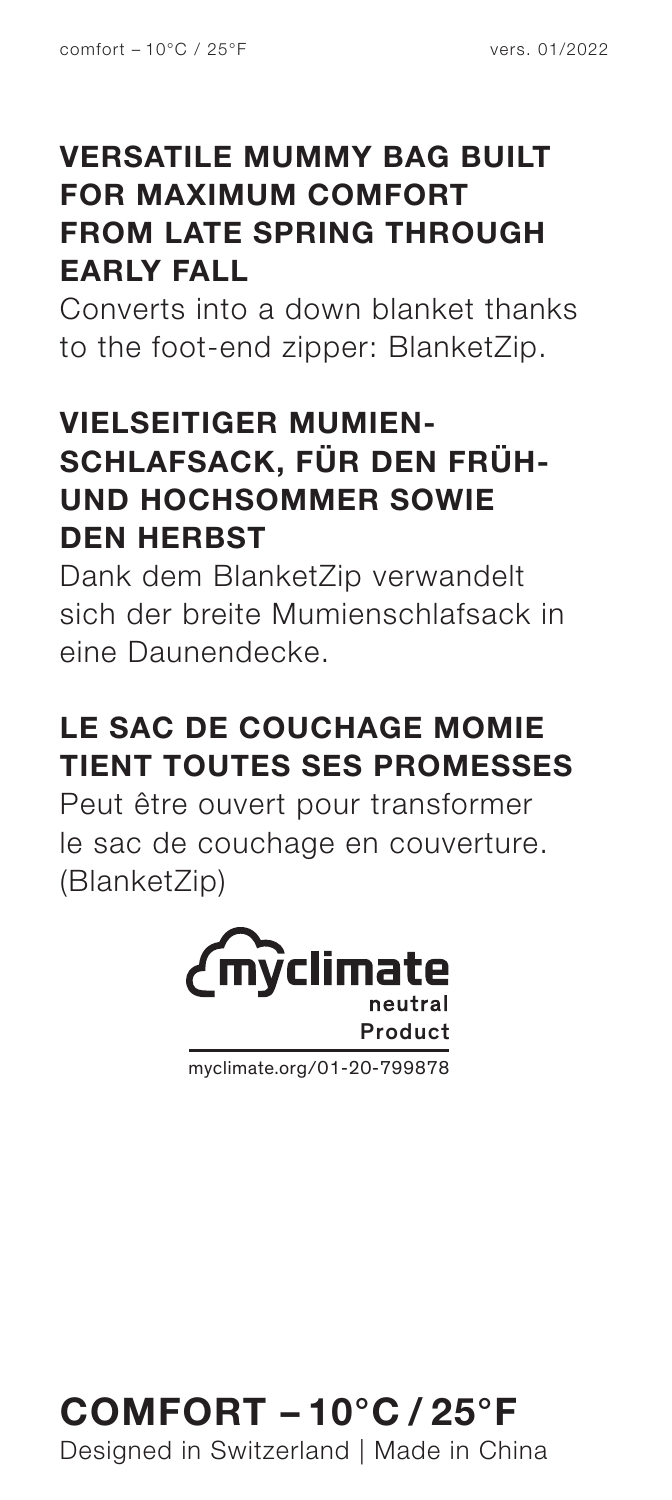Women's model: 10 – 15 % more down in foot and torso sections

Frauenmodell: 10 – 15 % mehr Daunenfüllung im Fuss- und Rumpfbereich

Modèle pour femmes: 10 – 15 % de duvet en plus dans la zone des pieds et du torse



#### **SLEEPWELL-WARRANTY**

Exchange your Exped sleeping bag to the next warmer variant and pay only the price difference. Details at **exped.com**

Tausche den Exped-Schlafsack gegen den nächst wärmeren und zahle nur die Differenz. Für mehr Details siehe **exped.com**

Echangez le sac de couchage Exped contre le modèle supérieur (plus chaud) et ne payez que la différence. Pour plus de détails, consultez le site **exped.com**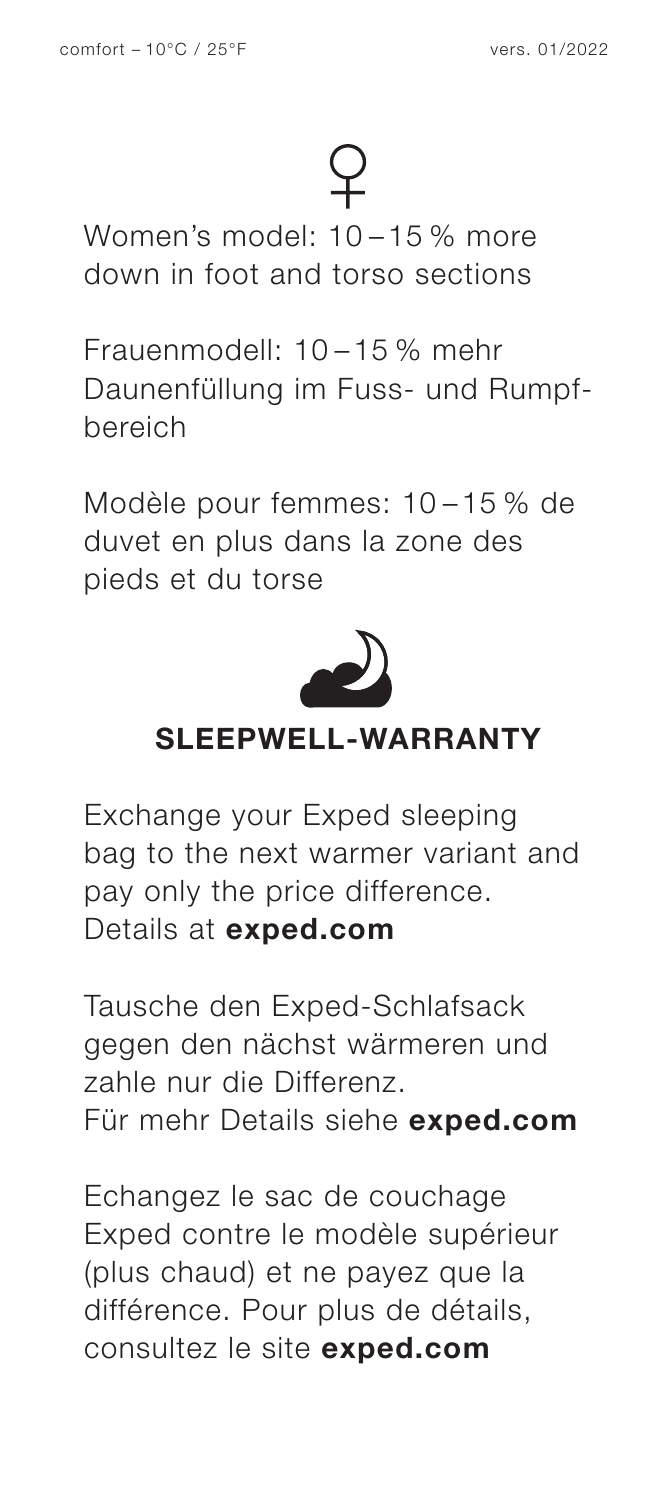# **COMFORT –10° SMALL WMS**

Up to/bis/Jusqu'à **170 cm** Weight/Gewicht/Poids **1120 g** Fill weight/Füllgewicht/

Poids du remplissage

### **615 g**

Shoulder girth/Schulterumfang/ Circonférence des épaules **148 cm**

## **COMFORT –10° MEDIUM WMS**

Up to/bis/Jusqu'à **180 cm** Weight/Gewicht/Poids **1190 g**

Fill weight/Füllgewicht/ Poids du remplissage

### **675 g**

Shoulder girth/Schulterumfang/ Circonférence des épaules **152 cm**

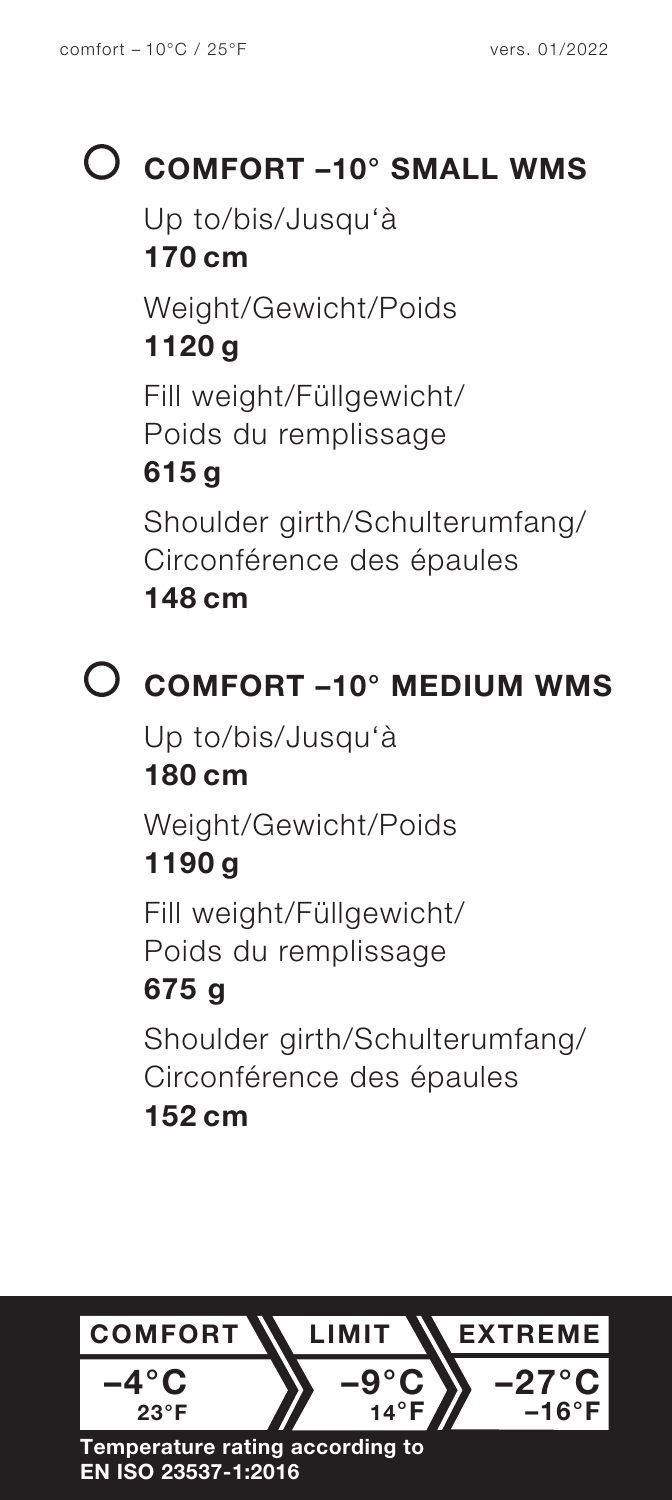## **COMFORT –10° MEDIUM**

Up to/bis/Jusqu'à

#### **180 cm**

Weight/Gewicht/Poids **1290 g**

Fill weight/Füllgewicht/ Poids du remplissage

#### **790 g**

Shoulder girth/Schulterumfang/ Circonférence des épaules **178 cm**

### **COMFORT –10° LONG**

Up to/bis/Jusqu'à **195 cm** Weight/Gewicht/Poids **1370 g**

Fill weight/Füllgewicht/ Poids du remplissage

### **790 g**

Shoulder girth/Schulterumfang/ Circonférence des épaules **178 cm**

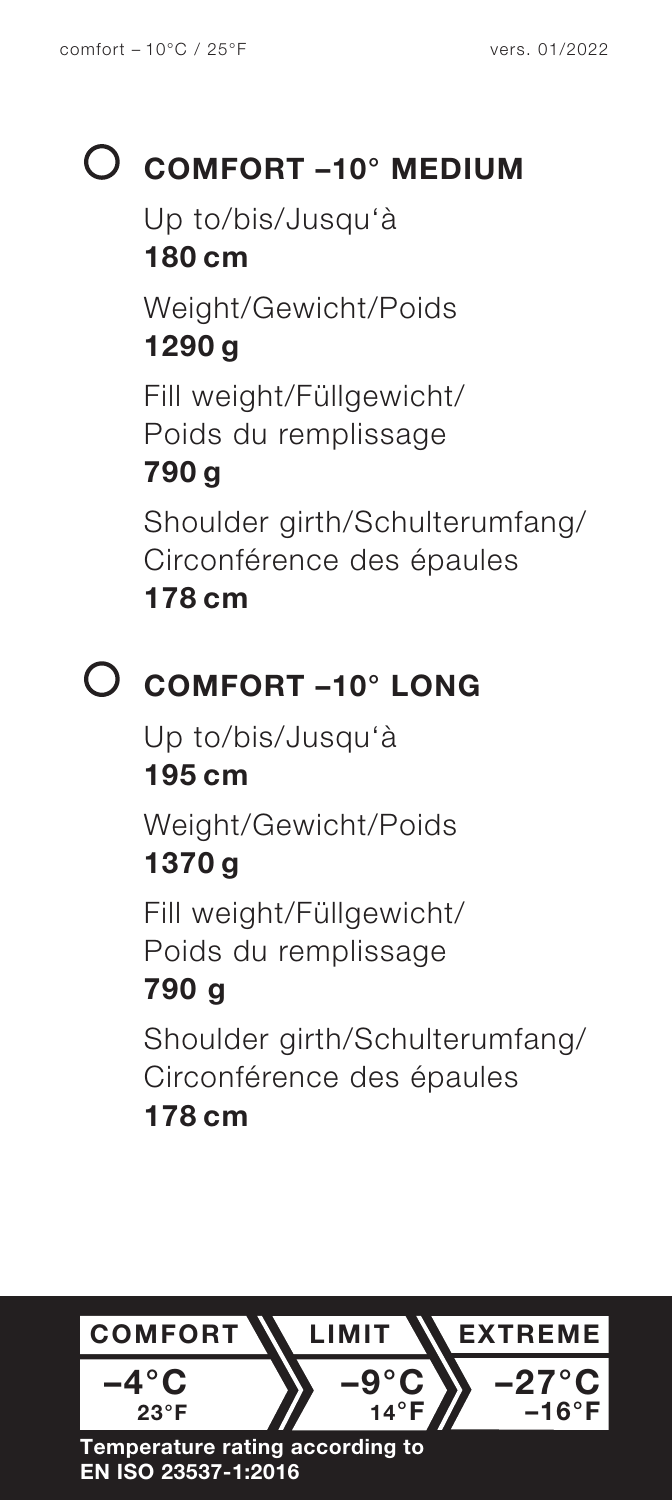# **COMFORT –10° EXTRA LONG**

Up to/bis/Jusqu'à **210 cm** Weight/Gewicht/Poids **1439 g** Fill weight/Füllgewicht/ Poids du remplissage **830 g** Shoulder girth/Schulterumfang/ Circonférence des épaules **178 cm**

Subject to change. also refer to **www.exped.com**

Abweichungen vorbehalten. siehe auch **www.exped.com**

Sous réserve de modifications réservées, voir également à l'adresse **www.exped.com**



**EN ISO 23537-1:2016**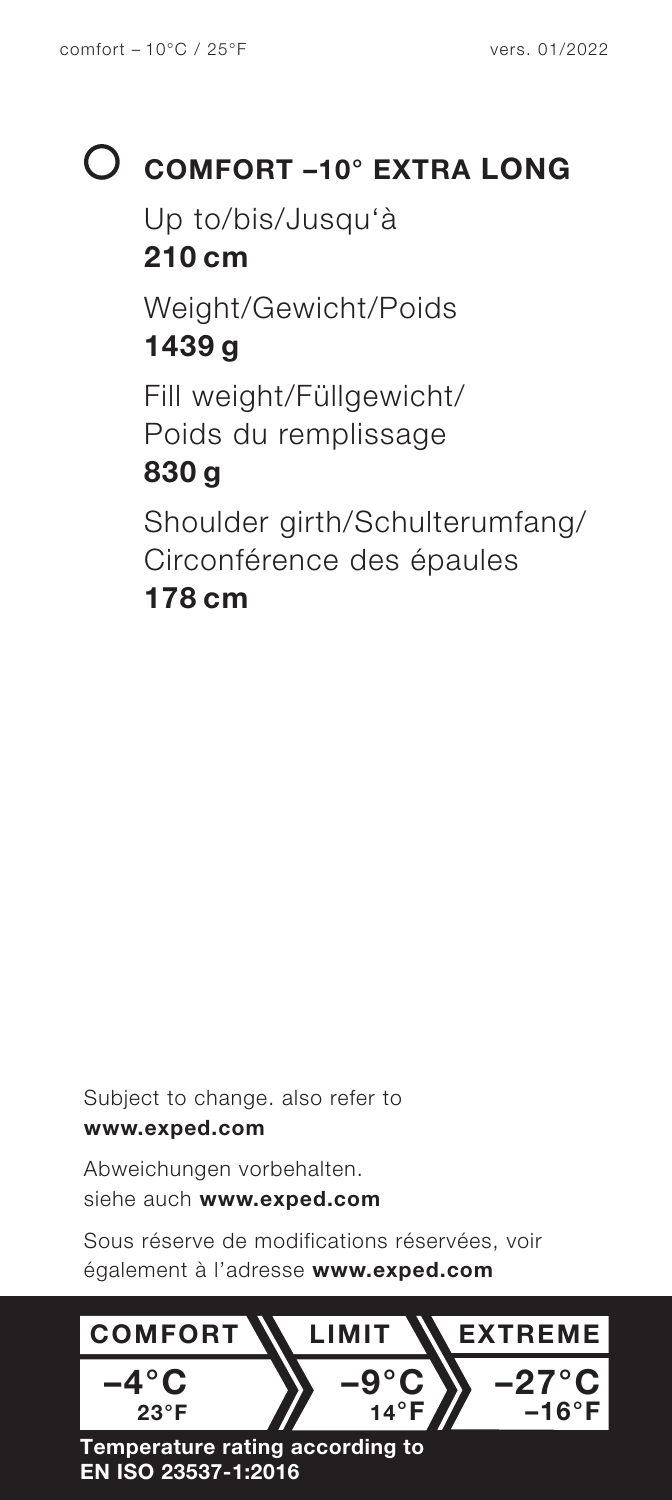

# **1**

Comfort Hood with SidePull closure Komfort Kapuze mit ergonomischem Verschluss Capuche confortable avec

fermeture latérale ergonomique



Side arm openings for full versatility Seitliche Armöffnungen für volle Flexibilität Ouvertures latérales les bras



Triangle footbox with BlanketZip feature Triangel-Fussbox, mit Reissverschluss Design anatomique de la zone des pieds avec fermeture éclair



Full-circumference, 3-D draft collar Rundumlaufender 3D-Wärmekragen Collerette 3D complète

## **TREKKING** Category/Kategorie/Catégorie